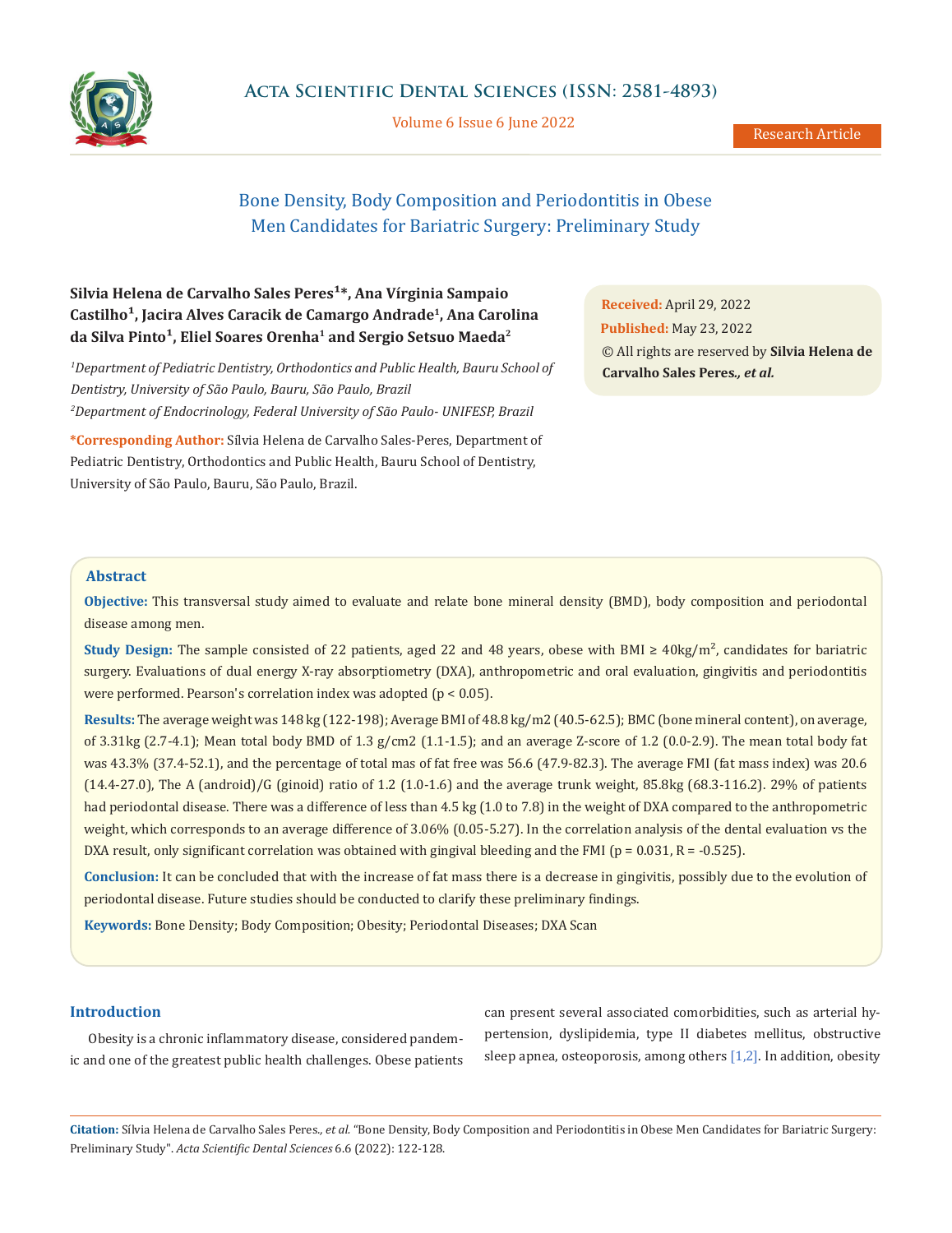is associated with several oral changes, such as periodontal disease, carious lesions, reduced salivary flow and edentulism [3].

Osteoporosis is a disease characterized by low bone mineral density (BMD) and deterioration of bone microarchitecture, causing an increased risk of fractures. The evaluation of BMD by dual energy X-ray absorptiometry (DXA) is one of the methods used for the diagnosis of osteoporosis [4,5].

The ability of DXA to accurately and precisely measure bone mineral density (BMD), fat-free mass (FFM), fat mass (FM) and body composition, in the various body compartments, is well established and is considered, as the gold standard of reference in research and clinical practice  $[6]$ . Serial measurements of body composition by DXA could be useful to identify how much FFM and FM patients lose proportionally during the weight loss process [7].

In addition to favoring the appearance of systemic diseases [8], obesity can influence the periodontal condition [9]. Periodontal disease is a disease caused by Gram negative, anaerobic bacteria, which leads to bone resorption, as in osteoporosis, and loss of periodontal structures, causing the loss of ligaments and formation of periodontal pockets. Obesity, osteoporosis and stress can also lead to progression of periodontitis  $[10]$ . The association between periodontitis and obesity may have a relevant public health implication, since both are considered important diseases, as risk factors for cardiovascular diseases  $[11-13]$ . If left untreated, periodontal disease triggers the progressive loss of gingival tissue, periodontal ligament and alveolar bone, functional and aesthetic problems, generating gingivitis and periodontitis, which can culminate in premature tooth loss [14].

Bone mass can be affected by frequent risk factors in the occurrence of periodontitis and osteoporosis. This disease leads to alveolar bone loss, which can occur in both the mandible and the maxilla. However, changes resulting from osteoporosis potentially worsen periodontal conditions and systemic bone loss potentiates periodontal disease, since cytokines and inflammatory mediators increase [15,16].

Bone loss and the risk of fractures in men are clearly associated with decreased levels of bioavailable estrogens [17] Male osteoporosis is still underestimated and undertreated, which has significant clinical and social consequences, considering that the aging of the male population is growing exponentially [18].

It is not clear how osteoporosis and periodontal disease interact, especially in males. Osteoporosis is less prevalent in males and there are few studies on the risk of fractures in men who have undergone bariatric surgery.

For this reason, further studies are needed that consider the occurrence of osteoporosis and periodontal disease in morbidly obese men who are candidates for bariatric surgery, since there are still no reports in the literature. Thus, the objective of the present study was to know BMD, body composition and periodontal conditions and to relate them to each other, in men, with morbid obesity (grade III), candidates for bariatric surgery at.

#### **Materials and Methods**

This was a cross-sectional study, which was only carried out after evaluation and approval by the Human Research Ethics Committee of, located in the municipality with approval  $n^{\circ}$  1,134,198. The guidelines were followed according to the Declaration of Helsinki. Only the patients who participated in the study, who, after reading the Free and Informed Consent Term, accepted and signed the term.

The study sample consisted of 22 male patients, morbidly obese candidates for bariatric surgery who did not have comorbidities that could cause osteoporosis by itself or by treatment. The average age was 34 years old (22 to 48), with an average BMI of 48.8 kg/ m² (40.5 to 62.5kg/m<sup>2</sup> ). Women were excluded from this study, so that hormonal factors could not be a source of bias. Patients were excluded if they had chronic illnesses, mental, cognitive or neurological illnesses, and those with less than two teeth per sextant.

The sample was calculated based on the retrospective analysis of male patients who were waiting for bariatric surgery from June 2013 to April 2015. The formula for calculating sample sizes was used to describe qualitative variables in a sample. finite population (< 10000), with a 95% confidence level and 80% test power, which resulted in 40 patients.

#### **Study Design**

The study was developed in the following stages

#### **Choice of previously trained examiners to perform the exams**

Examiner training and calibration was carried out before starting clinical examinations and conducted by an experienced examiner.

**Citation:** Sílvia Helena de Carvalho Sales Peres*., et al.* "Bone Density, Body Composition and Periodontitis in Obese Men Candidates for Bariatric Surgery: Preliminary Study". *Acta Scientific Dental Sciences* 6.6 (2022): 122-128.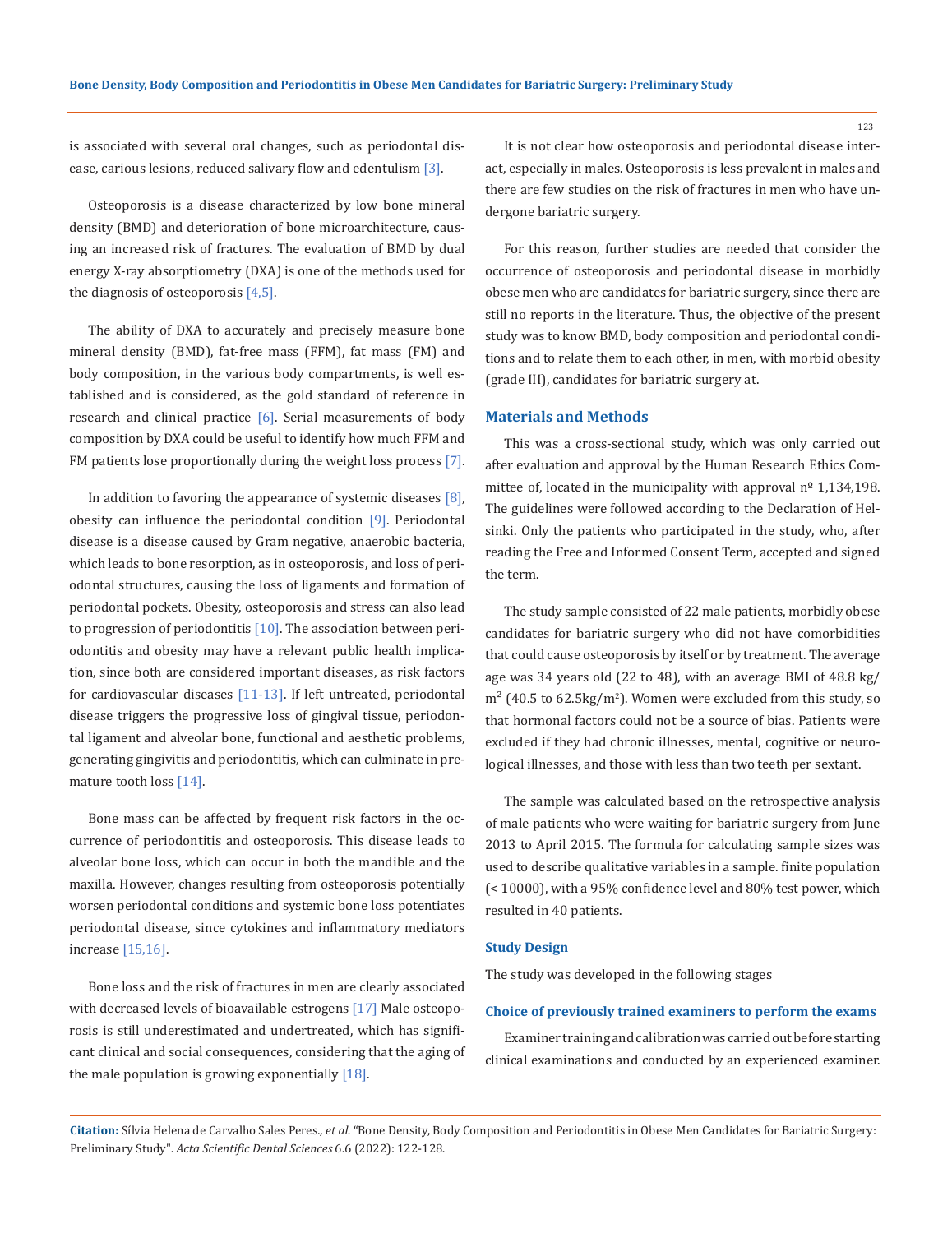Anamnesis, anthropometric assessment and physical examination were performed in all participants, during routine consultations. Nutritional assessment of individuals was performed by measuring anthropometric measurements of weight and height. The patients were weighed on an anthropometric scale, brand Welmy (Santa Bárbara d'Oeste, São Paulo, Brazil), serial number 0294, model 104, year of manufacture 2007, (maximum: 300kg, minimum 2kg, decimal scale: 100g), INMETRO verification No. 2,738.101-8, and were measured on the same anthropometric scale that has a 2m vertical stem, 1cm decimal scale according to the techniques recommended by WHO [19]. and, based on these values, calculated the body mass index (BMI) formula: Weight (kg)/height [2] (m). For the classification of nutritional status, the cutoff points defined by WHO [19] were used, as described in table 1.

| BMI- $kg/m2$      |             |  |  |
|-------------------|-------------|--|--|
| Underweight       | < 18.5      |  |  |
| Normal            | 18.5 a 24.9 |  |  |
| Overweight        | 25.0 a 29.9 |  |  |
| Grade I obesity   | 30.0 a 34.9 |  |  |
| Grade II obesity  | 35.0 a 39.9 |  |  |
| Grade III obesity | >40         |  |  |

**Table 1:** Classification of nutritional status using BMI [20].

#### **The dental evaluation**

Periodontal examinations were performed by post-graduate dental surgeons in the area of public health at. Some of the exams were carried out in the dental office at, by the same dental surgeons on the team, all with standardized training to perform the oral exam.

In order to evaluate the periodontal condition, six sites per tooth were probed (distobuccal, center of the buccal face, mesiobuccal, distolingual, center of the lingual and mesiolingual face), in all the teeth present in the mouth, using the periodontal probe for this purpose. North Carolina type.

- **• Probing depth (PD):** distance from the gingival margin to the most apical point of the bottom of the groove/pocket.
- **• Gingival bleeding index (GBI):** presence or absence of bleeding after probing the gingival sulcus. GBI is considered positive when bleeding occurs within 10 seconds after poll-

ing. The number of positive findings is expressed as a percentage of the number of teeth present.

- **• Gingival recession:** distance, in millimeters, from the cementoenamel junction to the height of the gingival margin at the six sites corresponding to the probe.
- The level of clinical attachment loss was assessed by adopting the distance in millimeters from the cementoenamel junction to the bottom of the gingival sulcus or periodontal pocket, at the 6 sites corresponding to the probe.
- Number of teeth present and absent, so that total or partial edentulism could be identified.
- **• Presence of calculus:** the ball point probe was used to traverse the extension of the dental surface without forcing, as slightly as possible.

To assess the prevalence of periodontal disease, the criteria defined and suggested by the Centers for Disease Control (CDC) and the American Academy of Periodontics (AAP) for epidemiological investigation [20] were used, considering CAL values and PD

- **• Severe:** presence of two or more points with CAL ≥ 6mm on different teeth and one or more points with  $PD \ge 5$ mm on different teeth
- **• Moderate:** presence of two or more points with CAL ≥ 4mm on different teeth or two or more points with PD ≥ 5mm on different teeth.
- **• Mild:** presence of two or more points with CAL ≥ 3mm on different teeth or two or more points with PD  $\geq$  4, or one point with PD ≥ 5mm (on different teeth).

Thus, the parameters of periodontal pocket and loss of clinical insertion were expressed in percentages, in relation to the total number of points evaluated.

## **Performing BMD of the total skeleton and body composition by DXA**

All tests were performed by the same operator. In this study, it was adopted, for the evaluation of bone mineral density of total body (BMD) and body composition, the performance of dual energy X-ray absorptiometry (DXA), in the Discovery W scanner device (Hologic, Inc., Waltham, MA), with capacity for patients up to 205kg.

**Citation:** Sílvia Helena de Carvalho Sales Peres*., et al.* "Bone Density, Body Composition and Periodontitis in Obese Men Candidates for Bariatric Surgery: Preliminary Study". *Acta Scientific Dental Sciences* 6.6 (2022): 122-128.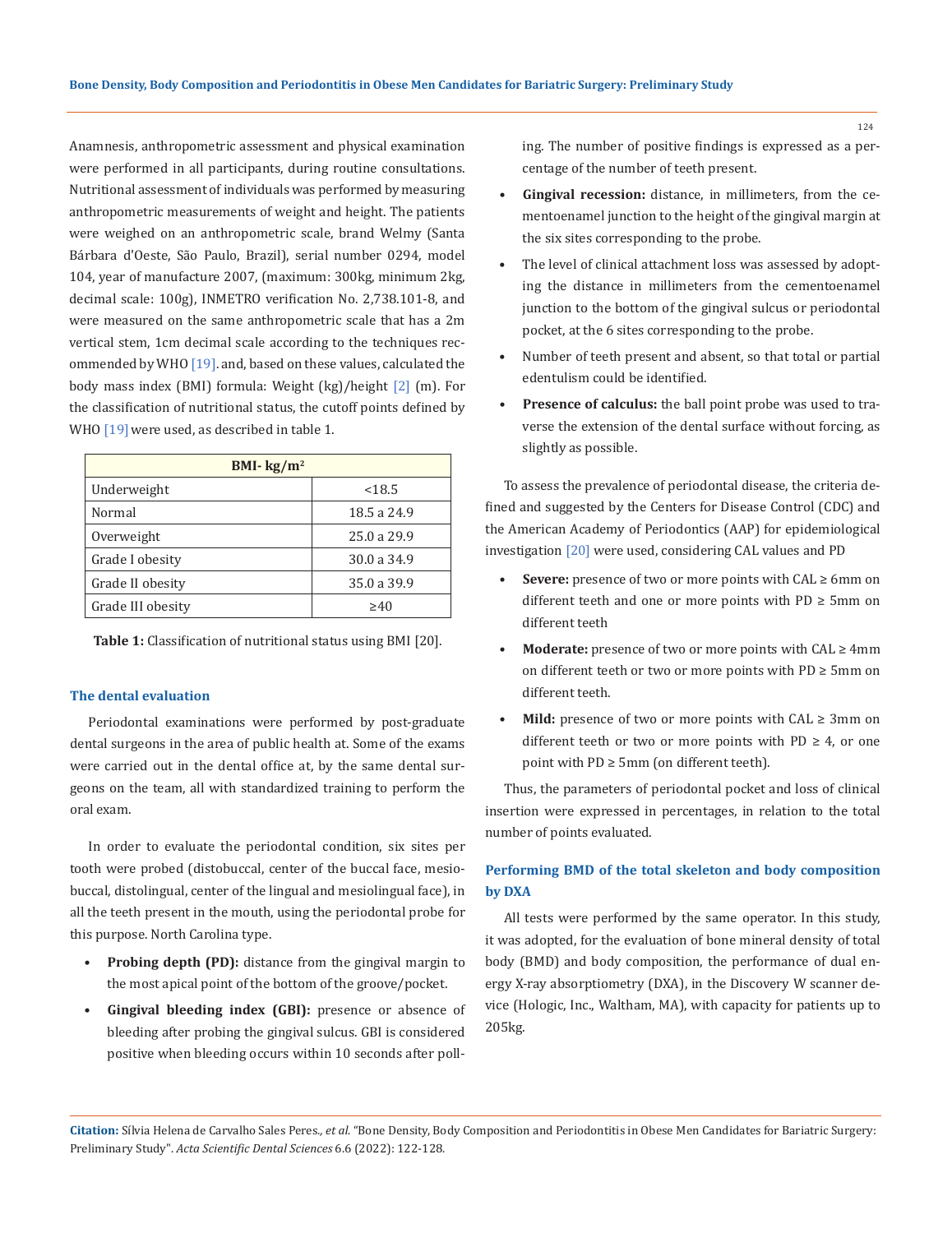Calibration of the device was performed daily, prior to service, following the rules of the equipment manual itself, with an average duration of 6 to 10 minutes.

Patients received the following previous recommendations: fast for 2 hours, including water, empty the bladder before the exam, have not performed physical exercises, to avoid dehydration and alteration in the results, be in light clothing, without thick metals or plastics and without having performed imaging tests using barium or iodine. They were previously advised that they should remain in the supine position for a maximum of 20 minutes (duration of the exam).

All data were tabulated: bone compartment with Total Bone Mineral Content (in kg), BMD (in g/cm2) and, in the case of the Z-Score, a patient with bone density of the total body, within or below expected for chronological age. The lean compartment, referring to the muscle and bone compartment, was presented as the value of total free fat mass and appendicular mass (in kg) and the appendicular fat free mass index (kg/m2), being the reference for men ≥ 7.26kg/m2, and the patient has an appendicular mass below or within the expected for the gender. The adipose compartment had the values of total body fat presented in kg, total body fat in% and the fat mass index (FMI) in kg/m2, having as reference values 3-6kg/m2 for men. The A (android)/G (ginoid) ratio with Android > 1 as the reference value; Ginoid ≤ 1. At the end, with fat mass inside, below or above the expected for males with a predominance of gynoid and android.1

#### **Statistical analysis**

Qualitative variables were calculated using absolute and relative frequencies. The analysis of the quantitative variables was carried out by observing the minimum and maximum values and calculating means and medians. Regarding the linear correlation analyzes, they were analyzed by the Pearson correlation index and the results represented by the Scatterplot graphs. The confidence interval considered was 95%. The level of significance used for the tests was 5% (p < 0.05). For data analysis, the program SPSS v.22 was used.

#### **Results**

The study included 22 subjects, with an average age of 34 years (22-48), an average weight of 148kg (122-198), an average BMI of 48.8 (40.5-62.5) and an average overweight of 71kg (45-106).

The difference in the average weights obtained by means of anthropometric measurements averaging 148 kg (122-198) and by DXA averaging 144 kg (119-191) draws attention. This difference had an average percentage change of 3.6% (0.05-5.27%).

Regarding dental evaluation, 29% of patients had severe periodontal disease, 41% moderate periodontal disease, 18% mild periodontal disease and 12% did not have periodontal disease. Regarding the percentage of GBI the average was 61.8% (0-100%).

The correlation analysis of the dental evaluation (average pocket depth, average recession index, number of missing teeth, % of teeth with calculations and% GBI) vs DXA result (% of total fat, % of total fat-free mass, BMD, BMC and FMI), there was a significant correlation between the gingival bleeding index and the FMI ( $p =$  $0.031, R = -0.525$ ).

#### **Discussion**

The present study was designed to assess the possible association between BMD, body composition and periodontal conditions in men with morbid obesity.

The body composition, BMD and BMC of the total body of patients treated at HAC were investigated with the possibility that later longitudinal studies use this research as a basis. The increase in BMD in patients with obesity could represent a physiological adjustment to the increase in body weight, but it would not necessarily lead to an improvement in bone strength  $[21]$ . In a study with obese individuals, it was found that obesity affects the alveolar bone pattern and may present a high risk of progression of alveolar bone loss and periodontal conditions [22].

The recommendations for the use of DXA by the International Society for Clinical Densitometry (ISCD) [7] indicate the use of DXA for follow-up of people who will undergo some treatment that can lead to a reduction of  $\geq 10\%$  of their weight (degree of evidence C). Such losses after bariatric surgery could cause the undesirable decrease in fat-free mass (10 to 15%), in addition to the desirable fat reduction (30-35%), during the first postoperative year [23], as well as the decrease in BMD of the total body  $[24]$ . The maximum weight limit found was 200kg, since the most modern machines for performing DXA support up to 205kg. Another factor that hinders the use of DXA would be the individual's biotype that may exceed the area to be scanned. Excessive skin on the arms, common after

**Citation:** Sílvia Helena de Carvalho Sales Peres*., et al.* "Bone Density, Body Composition and Periodontitis in Obese Men Candidates for Bariatric Surgery: Preliminary Study". *Acta Scientific Dental Sciences* 6.6 (2022): 122-128.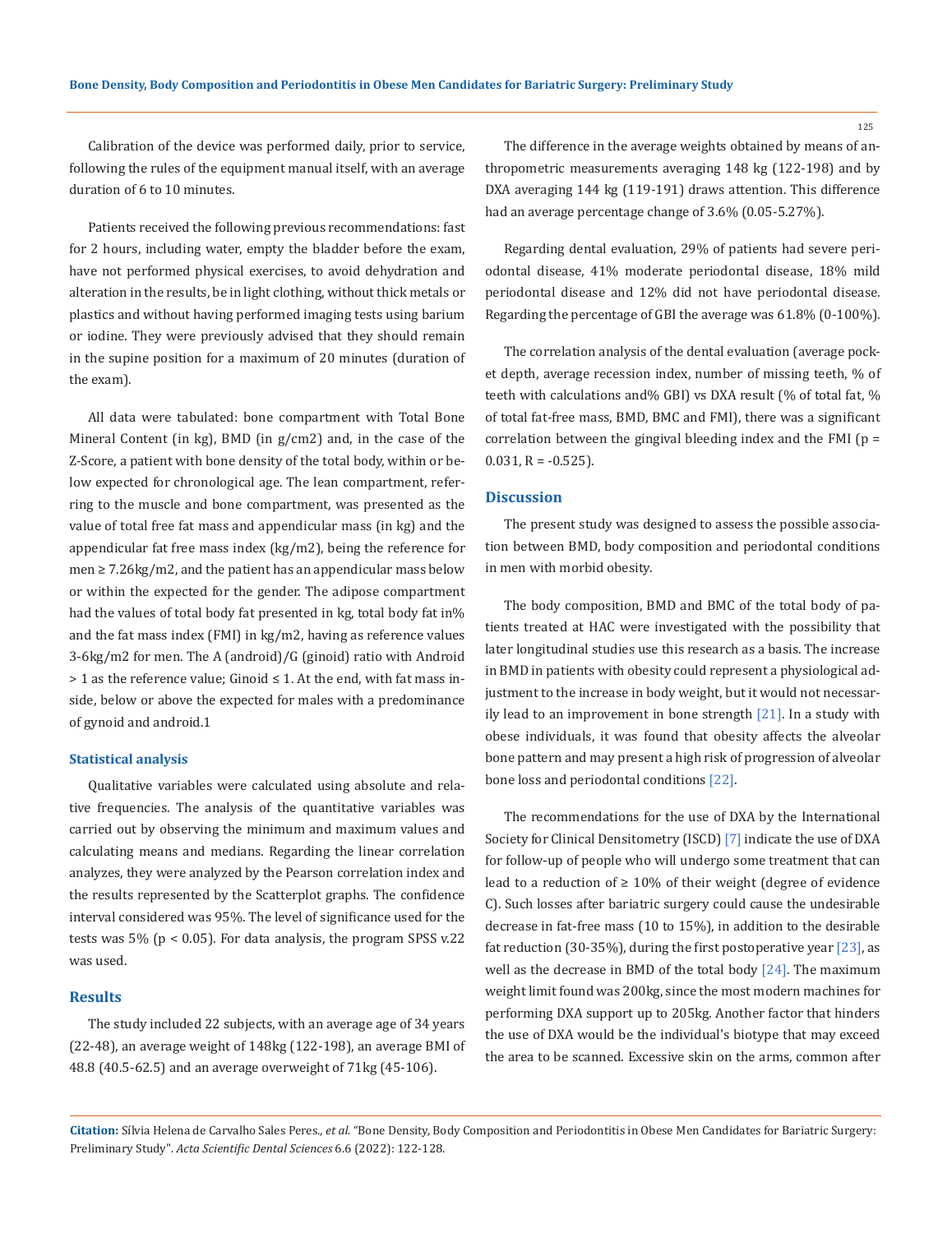heavy weight loss, can also cause a reading error [25]. These factors should be considered sparingly, given some limitations in the use of this device.

According to the literature, DXA is very suitable for detecting changes in peripheral fat, but it has limitations in differentiating visceral from subcutaneous fat and even from the infiltrated fat in the tissues, as occurs in the muscles [26]. Ponti., *et al*. Presented data on obese patients and reported that DXA could provide a comprehensive assessment of body compartments, identifying a significant redistribution of lean and fat mass [27]. When comparing the weight values found in the anthropometric analysis with those of the DXA, we found an average difference of 4.5 kg more than in the anthropometric values, indicating a difference of 3.06%.

Another aim of this work was to compare the conditions of body composition and BMD to the periodontal conditions. Igniasak and colleagues assessed whether the number of teeth and the marginal periodontal status were associated with body composition and BMD in a sample of elderly women and concluded that body composition and BMD were not significantly correlated with the number of teeth present and gum bleeding [28]. Gorman and colleagues conducted a survey of obese and normal-weight men and found that overweight men had more events of periodontal disease than in men of normal weight [29].

In this work, in the analysis of the correlation between dental variables with body composition and BMD, a significant correlation was obtained between the index of gingival bleeding and the FMI, with most patients having moderate and severe periodontal disease. Similar results were found in other studies carried out with obese patients [22,30].

The strengths of this study are based on the findings regarding the adopted gender, the male, which often makes it difficult to include them in the sample. Thus, these findings allow to warn about the care to be taken with morbidly obese men, demonstrating the health situation that this group is exposed to. The health care of class III obese patients should be better studied, so that this group has comprehensive and multidisciplinary care.

| <b>Variables</b>  | <b>Average</b> |      | Median (Minimum - Maximum) |
|-------------------|----------------|------|----------------------------|
| Age (years)       | 34             | 34   | $(22 - 48)$                |
| Weight(kg)        | 148            | 143  | $(122 - 198)$              |
| BMI               | 48.8           | 47.8 | $(40.5 - 62.5)$            |
| Overweight $(kg)$ | 71             | 69   | $(45 - 106)$               |

126

| <b>Table 2:</b> Characteristics of individuals who participated in the |  |
|------------------------------------------------------------------------|--|
| study.                                                                 |  |

| Variables $(n = 22)$                        |                | <b>Median</b> | (Minimum -       |  |
|---------------------------------------------|----------------|---------------|------------------|--|
|                                             | <b>Average</b> |               | Maximum)         |  |
| Weight(kg)                                  | 148            | 143           | $(122-198)$      |  |
| Weight DXA (kg)                             | 144            | 139           | $(119-191)$      |  |
| Difference Weight DXA vs<br>weight (kg)     | 4.5            | 4.8           | $(1.0 - 7.8)$    |  |
| Difference Weight DXA vs<br>weigh (%)       | 3.06           | 3.27          | $(0.05 - 5.27)$  |  |
| BMI (kg/m <sup>2</sup> )                    | 48.8           | 47.8          | $(40.5 - 62.5)$  |  |
| <b>Bone Mineral Content</b><br>(kg)         | 3.31           | 3.25          | $(2.7-4.1)$      |  |
| BMD (g/cm <sup>2</sup> )                    | 1.3            | 1.3           | $(1.1 - 1.5)$    |  |
| Z-Score                                     | 1.2            | 1.2           | $(0.0 - 2.9)$    |  |
| Total body fat (kg)                         | 62.8           | 58.6          | $(44.9-99.5)$    |  |
| Fat-free mass (kg)                          | 80.8           | 81.2          | $(68.8-93.8)$    |  |
| Total body fat (%)                          | 43.3           | 43.5          | $(37.4 - 52.1)$  |  |
| Total body fat (%)                          | 56.6           | 56.4          | $(47.9 - 62.2)$  |  |
| FMI (kg/m <sup>2</sup> )                    | 20.6           | 19.7          | $(14.4 - 27.0)$  |  |
| A/G ratio                                   | 1.2            | 1.19          | $(1.0-1.6)$      |  |
| IFFM $(kg/m2)$                              | 26.6           | 26.4          | $(22.6 - 33.0)$  |  |
| Appendicular fat-free<br>mass index (kg/m2) | 9.9            | 9.9           | $(8.4 - 11.9)$   |  |
| Total appendicular mass<br>(kg)             | 52.3           | 51.3          | $(39.5 - 68.0)$  |  |
| Arms mass (kg)                              | 15.3           | 14.9          | $(12.5 - 20.0)$  |  |
| Leg mass (kg)                               | 37.0           | 35.2          | $(27.0 - 48.0)$  |  |
| Trunk weight (kg)                           | 85.8           | 83.1          | $(68.3 - 116.2)$ |  |

**Table 3:** Analysis of the results obtained by DXA in patients who are candidates for bariatric surgery.

**Citation:** Sílvia Helena de Carvalho Sales Peres*., et al.* "Bone Density, Body Composition and Periodontitis in Obese Men Candidates for Bariatric Surgery: Preliminary Study". *Acta Scientific Dental Sciences* 6.6 (2022): 122-128.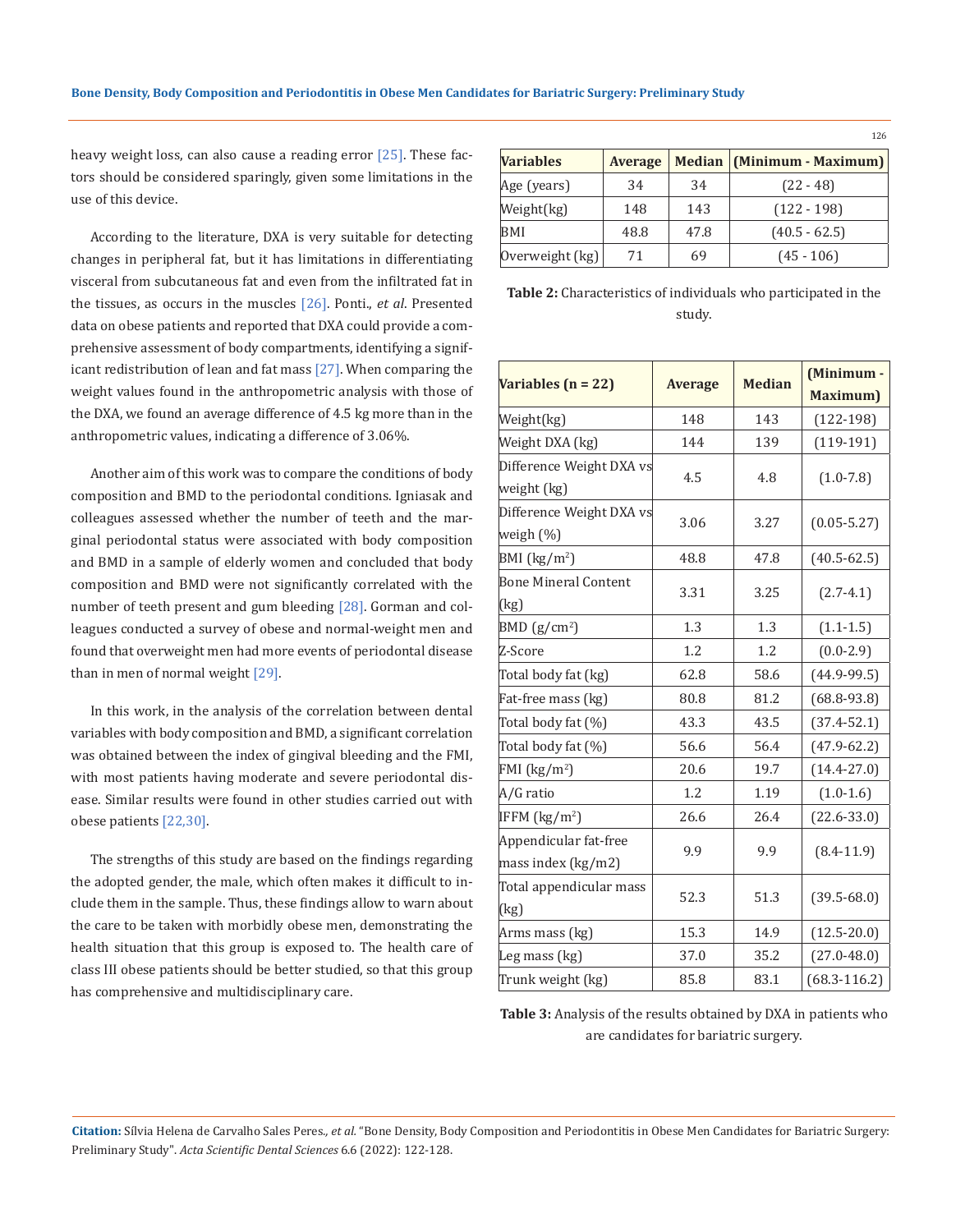#### **Bone Density, Body Composition and Periodontitis in Obese Men Candidates for Bariatric Surgery: Preliminary Study**

|                                    |                                                         |                                    |              |                                        | 127                                             |
|------------------------------------|---------------------------------------------------------|------------------------------------|--------------|----------------------------------------|-------------------------------------------------|
| <b>DXA Result/ Dental Variable</b> | <b>Bone Mineral Content</b><br>$\left(\text{kg}\right)$ | <b>BMD</b><br>(g/cm <sup>2</sup> ) |              | % Total body fat % total fat free mass | FMI $\left(\frac{\text{kg}}{\text{m}^2}\right)$ |
| Probing Depth                      | $R = -0.387$                                            | $R = -0.449$                       | $R = -0.171$ | $R = 0.171$                            | $R = -0.302$                                    |
|                                    | $p = 0.125$                                             | $p = 0.070$                        | $p = 0.511$  | $p = 0.511$                            | $p = 0.239$                                     |
| Average recession                  | $R = -0.237$                                            | $R = 0.078$                        | $R = -0.415$ | $R = 0.415$                            | $R = -0.338$                                    |
|                                    | $p = 0.360$                                             | $p = 0.766$                        | $p = 0.097$  | $p = 0.097$                            | $p = 0.184$                                     |
| Missing teeth number               | $R = -0.425$                                            | $R = -0.189$                       | $R = 0.027$  | $R = -0.026$                           | $R = -0.015$                                    |
|                                    | $p = 0.069$                                             | $p = 0.467$                        | $p = 0.917$  | $p = 0.921$                            | $p = 0.955$                                     |
| % Teeth with calculus              | $R = 0.110$                                             | $R = 0.201$                        | $R = -0.293$ | $R = 0.294$                            | $R = -0.409$                                    |
|                                    | $p = 0.674$                                             | $p = 0.438$                        | $p = 0.254$  | $p = 0.252$                            | $p = 0.103$                                     |
| $\%$ GBI                           | $R = -0.369$                                            | $R = -0.312$                       | $R = -0.308$ | $R = 0.309$                            | $R = -0.525$                                    |
|                                    | $p = 0.145$                                             | $p = 0.223$                        | $p = 0.229$  | $p = 0.227$                            | $p = 0.031*$                                    |

**Table 4:** Analysis of the correlation of the dental evaluation vs DXA results.

\*. The correlation is significant at the level 0.05 (2 ends).

R = Pearson's correlation index.



**Figure 1:** Classification of patients according to the severity of periodontal disease.

## **Conclusion**

In conclusion, as there is an increase in fat mass, the involvement of periodontal tissue increases, ceasing to be a disease restricted to periodontal soft tissue, leading to the impairment of bone structure, and the increase in fat mass is related to the worsening of periodontitis.

## **Declaration of Interests**

The authors declare no conflicts of interest.

## **Acknowledgement**

The work was supported by CNPq (483010/2013-8) and the Coordination for the Improvement of Higher Education Personnel - Brazil (CAPES - Finance Code 001).

## **Bibliography**

- 1. [Sales-Peres SHC and Sales-Peres M. "Obesidade e saúde bucal](https://www.researchgate.net/publication/302342250_Obesidade_e_Saude_Bucal_riscos_e_desafios)  [riscos e desafios" 1 \(2016\): 11-20.](https://www.researchgate.net/publication/302342250_Obesidade_e_Saude_Bucal_riscos_e_desafios)
- 2. Sales-Peres SHC., *et al*[. "Periodontal Status in Morbidly Obese](https://pubmed.ncbi.nlm.nih.gov/26991486/)  [Patients with and without Obstructive Sleep Apnea Syndrome](https://pubmed.ncbi.nlm.nih.gov/26991486/)  [Risk: A Cross-Sectional Study".](https://pubmed.ncbi.nlm.nih.gov/26991486/) *Journal of Periodontology*87.7 [\(2016\): 772-782.](https://pubmed.ncbi.nlm.nih.gov/26991486/)
- 3. Moura-Grec PG., *et al*[. "Impact of bariatric surgery on oral](https://pubmed.ncbi.nlm.nih.gov/24410073/)  [health conditions: 6-months cohort study".](https://pubmed.ncbi.nlm.nih.gov/24410073/) *International Journal of Dentistry* [64.3 \(2014\): 144-149.](https://pubmed.ncbi.nlm.nih.gov/24410073/)
- 4. [Rocha-Braz MG and Ferraz-de Souza B. "Genetics of osteoporo](https://pubmed.ncbi.nlm.nih.gov/27533615/)[sis: searching for candidate genes for bone fragility".](https://pubmed.ncbi.nlm.nih.gov/27533615/) *Archives of [Endocrinology and Metabolism](https://pubmed.ncbi.nlm.nih.gov/27533615/)* 60.4 (2016): 391-401.

**Citation:** Sílvia Helena de Carvalho Sales Peres*., et al.* "Bone Density, Body Composition and Periodontitis in Obese Men Candidates for Bariatric Surgery: Preliminary Study". *Acta Scientific Dental Sciences* 6.6 (2022): 122-128.